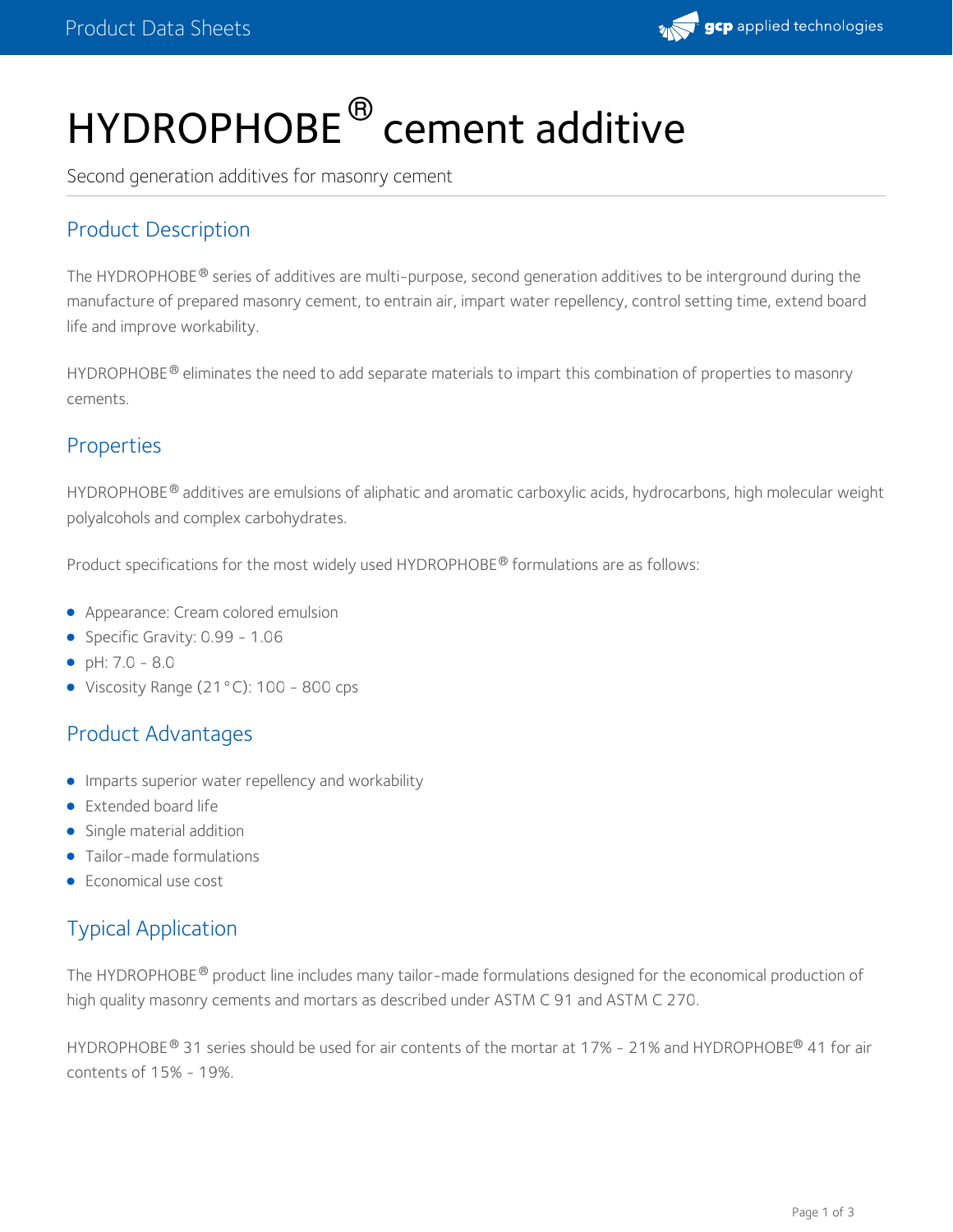

## **Handling**

HYDROPHOBE  $^\circledR$  should be added to the gypsum, limestone or cool clinker feed as received. HYDROPHOBE  $^\circledR$  may be diluted with water on a one-to-one basis only if adequate agitation is provided.

Suitable dispensing pumps with adjustable flow rates should be used for consistent performance of the additive.

## Addition Rates

The dosage rate of HYDROPHOBE® will depend on the type of masonry cement and the performance requirements. Typical addition rates will vary between 0.10% and 0.30% by weight of cement. The optimum dosage rate of HYDROPHOBE $^\circledR$  must be determined during laboratory and full scale mill tests.

## Dosing Equipment

GCP cement additives should be accurately dispensed through a calibrated dosing system, suitable for the cement mill and output required.

#### Specification Compliance

HYDROPHOBE $^{\circledR}$  additives are formulated for production of masonry cement and mortars meeting the physical requirements of ASTM C 91 and ASTM C 270 specifications.

## Packaging

HYDROPHOBE  $^\circ$  is supplied in 210 L (55 gal) drums, or in bulk by tanker trucks. It contains no flammable materials.

#### **Storage**

Protect from freezing.

Drummed HYDROPHOBE  $^\circledR$  that has been stored for some time should be mixed well prior to proportioning.

Care should be taken to ensure that dust does not enter the storage tanks as it can cause emulsified HYDROPHOBE ® formulations to deteriorate.

# Technical Services

Field Engineers from GCP are available to assist in laboratory and mill test evaluations of HYDROPHOBE®.